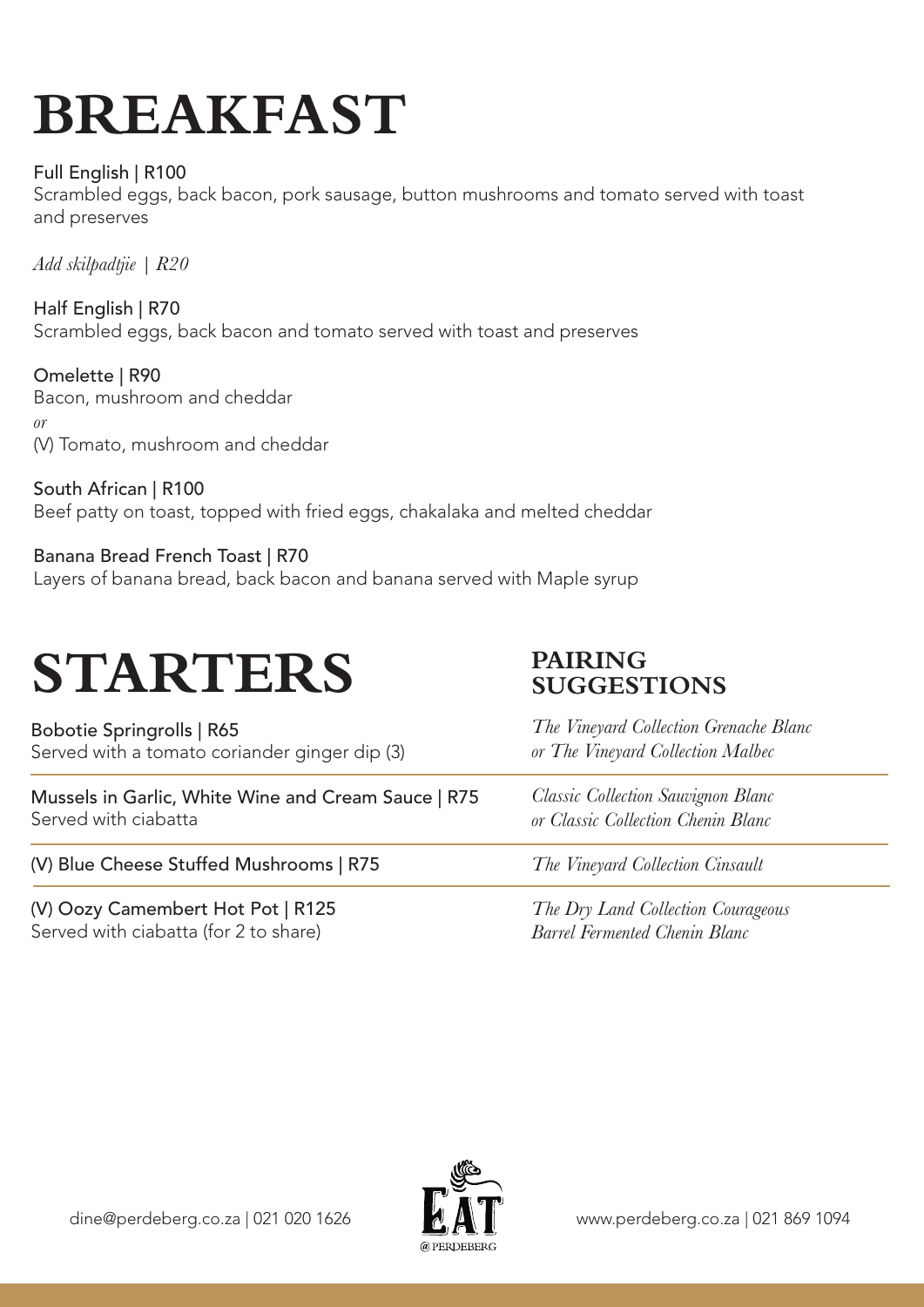## **PIZZA**

(V) Margherita | R75

(V) Pineapple, Peppadew, Feta and Rocket | R125

Bacon, Avocado and Feta | R130

Bobotie Mince with Mrs. Ball's Chutney | R130

Salami, Olive, Mushroom and Peppers | R130

Biltong, Blue Cheese, Fig and Rocket | R140

### **PAIRING SUGGESTIONS**

*Classic Collection Pinotage or Classic Collection Merlot*

*The Vineyard Collection Grenache Blanc or Classic Collection Sauvignon Blanc*

*Classic Collection Pinotage*

*Classic Collection Cabernet Sauvginon or Lighthearted Lower in Alcohol Pinotage*

*The Vineyard Collection Sauvignon Blanc*

*The Vineyard Collection Chenin Blanc or The Vineyard Collection Malbec*

#### **MAIN COURSE PAIRING SUGGESTIONS**

*Served with oven roasted vegetables*

| (V) Vegetable Lasagne   R120 |  |
|------------------------------|--|
|                              |  |

150gr Beef Burger | R120 Served with chips

Beef Bobotie | R130 Served with yellow raisin rice and poppadom

Venison and Dried Fruit Pie | R150

Cape Malay Chicken Curry | R150 Served with yellow raisin rice

Grilled Kingklip | R180 Served with chips and lemon butter

Beef Oxtail | R195 Served with Parmesan mash

*Classic Collection Shiraz or The Dry Land Collection Joseph's Legacy*

*The Vineyard Collection Cinsault or The Vineyard Collection Pinotage*

*Classic Collection Shiraz or Classic Collection Pinotage*

*The Vineyard Collection Chenin Blanc or The Dry Land Collection Joseph's Legacy*

*The Dry Land Collection Courageous Barrel Fermented Chenin Blanc or The Vineyard Collection Malbec*

*Classic Collection Sauvignon Blanc or The Dry Land Collection Rossouw's Heritage* 

*The Dry Land Collection Conqueror Cabernet Sauvignon* 

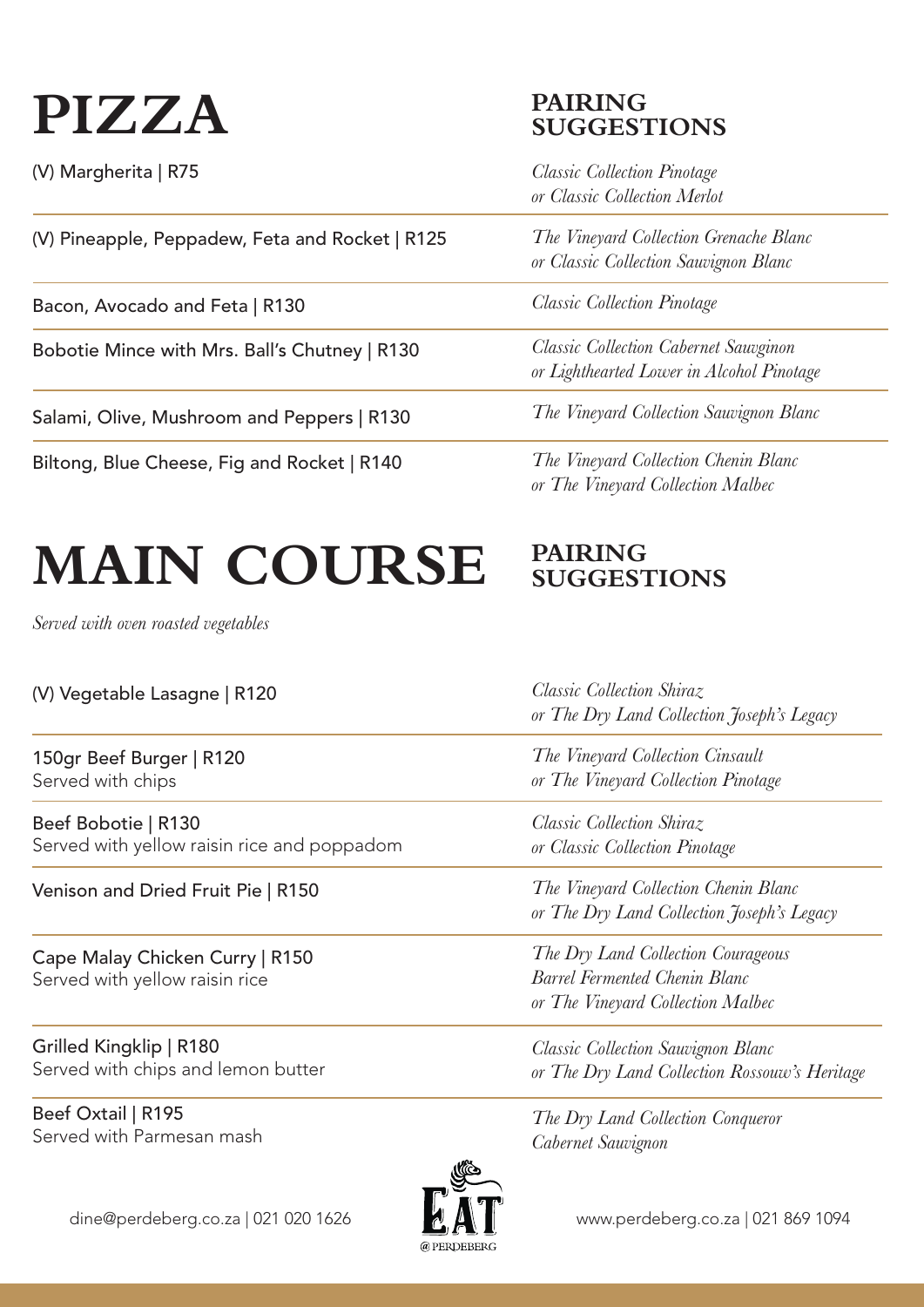# **DESSERT**

Chocolate Raspberry Truffle Tart | R65 Served with ice cream

Cape Brandy Pudding | R65 Served with homemade custard

Deep-fried Ice Cream | R65

Cheese Platter for Two | R220

### **PAIRING SUGGESTIONS**

*The Vineyard Collection Pinotage or The Vineyard Collection Cinsault*

*The Dry Land Collection Longevity Natural Sweet Chenin Blanc*

*The Dry Land Collection Longevity Natural Sweet Chenin Blanc*

*Wine of your choice! Any wine goes with cheese* 

# **ABOUT**

Perdeberg recently expanded its winery offering with the opening of Eat @ Perdeberg – a country-kitchen style restaurant that's family friendly. Our mouthwatering, home-style tried-and-tested dishes are made from locally sourced produce and is sure to make you reach for seconds!

Keep an eye on Perdeberg's social media for our delectable Sunday roast offerings and special events.

### **DID YOU KNOW?**

Perdeberg is better known as the Home of Chenin Blanc ™ due to the multiple expressions of this significant cultivar in our wine ranges.